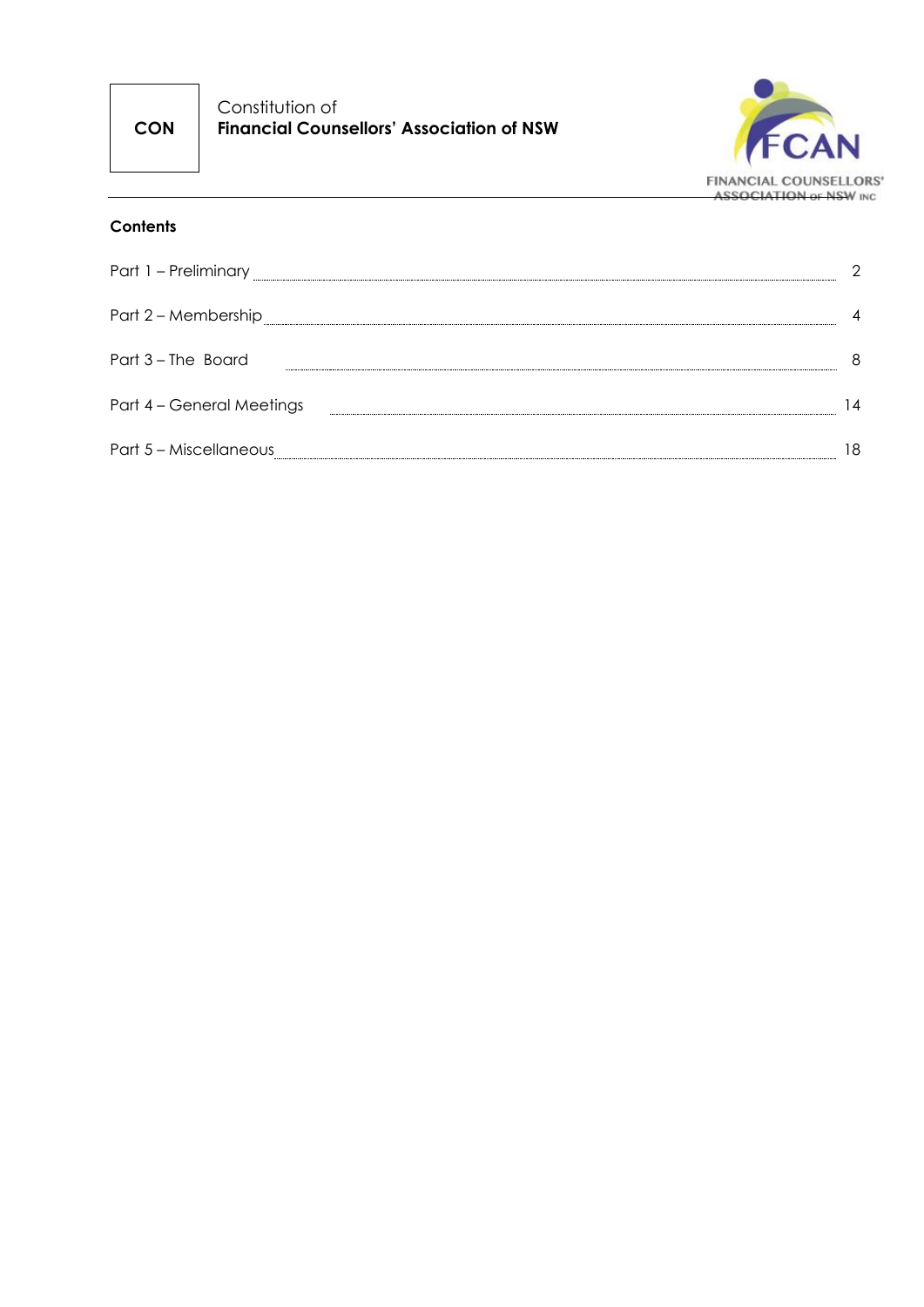## **Part 1 – Preliminary**

#### **1. Name**

The name of the association shall be "Financial Counsellors' Association of New South Wales Inc" and is also to be known by its acronym "FCAN".

#### **2. Purposes and objects**

#### **The purposes of FCAN are:**

- to be a not-for-profit, charitable and benevolent institution;
- to provide support to financial counsellor Members and financial counselling agencies, particularly those which are public benevolent institutions and registered charities, through professional development, training and advocating for reform and funding for members.

#### **The objectives of FCAN are to ensure that:**

- financial counsellors in NSW are supported to comply with best practice
- the financial counselling sector has secure, stable and sustainable funding
- financial counselling has a high profile
- vulnerable consumers have an effective voice
- the Association is a strong, adaptive organisation that is valued by members, government and other stakeholders.

#### **3. Non-Profit clause**

The assets and income of the association shall be applied solely in furtherance of its purposes and objects and no portion shall be distributed directly or indirectly to the members of the association except as bona fide compensation for services rendered, goods sold or expenses properly incurred by or on behalf of the association.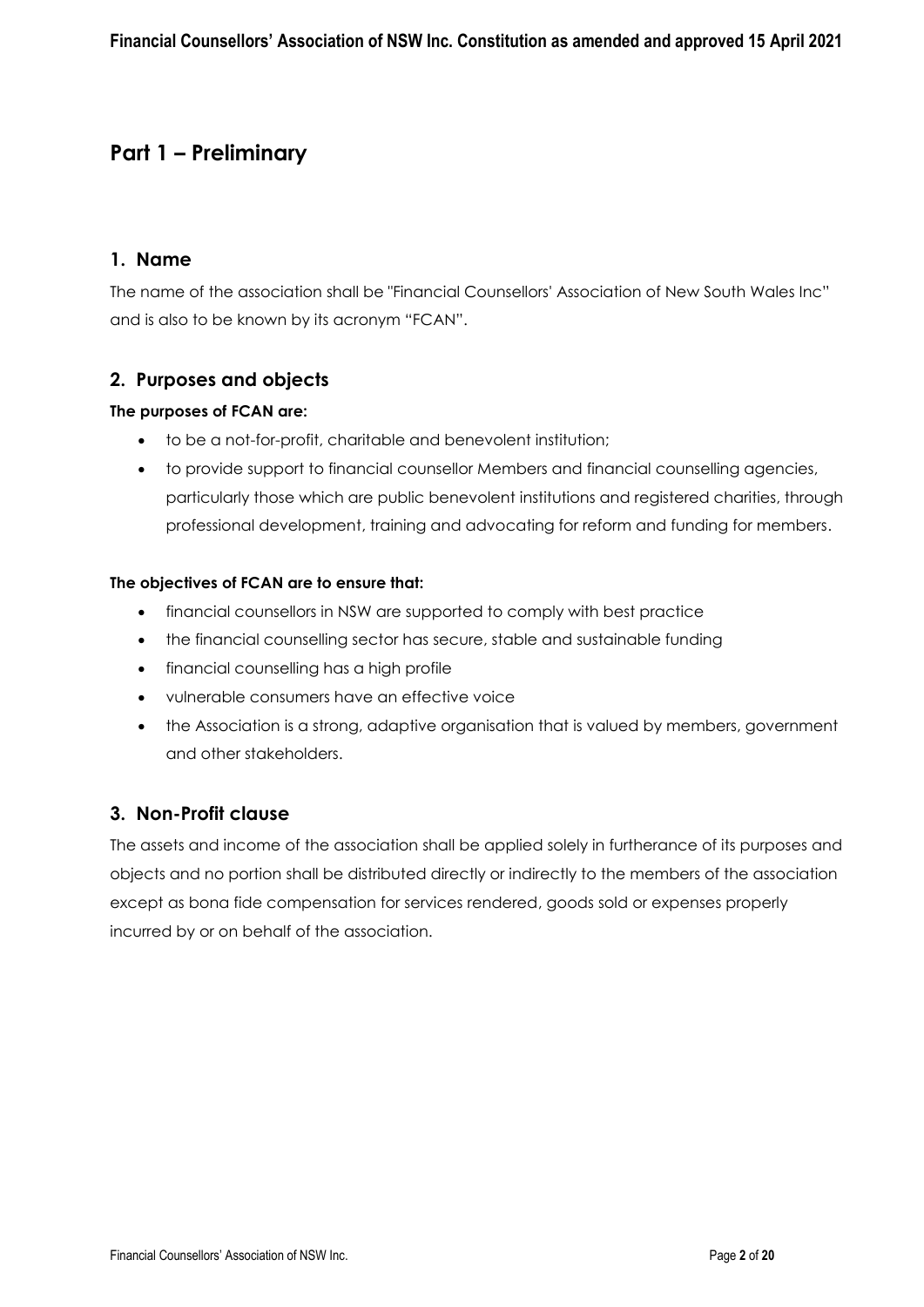### **4. Definitions**

1. In this constitution:

*Accredited Member* as defined in the Membership Policy in the Policies and Procedures Manual. *Appeal* as defined in clause 15(1).

*Appeals Committee* as defined in clause 15(2).

**Board** means the committee as defined in the Act.

*Co-opted Directors* means Directors who are co-opted to the Board pursuant to clause 17(8). **Director** means a member of the Board.

*Director-General* means the Director-General of the Department of Services, Technology and Administration.

*Credit Advocate* as defined in the Membership Policy in the Policies and Procedures Manual.

*Elected Directors* means Directors elected at the annual general meeting of the association under clauses 18 and 19, and includes where the context permits Directors who are appointed to fill a casual vacancy in their number.

**Executive Officer** means the Executive Officer of the association.

*FCAN Funding Code of Conduct* as included in the Policies and Procedures Manual.

*Policies and Procedures Manual* is a record of the by-laws as defined in clause 16(g).

*Special General Meeting* means a general meeting of the association other than an annual general meeting.

*The Act* means the Associations Incorporation Act 2009.

*The Regulation* means the Associations Incorporation Regulation 2010.

*Voting Member* means an Accredited Member, or Credit Advocate or such class of member given voting rights as set out in the by-laws.

2. In this constitution:

- a) a reference to a function includes a reference to a power, authority and duty, and
- b) a reference to the exercise of a function includes, if the function is a duty, a reference to the performance of the duty.

3. The provisions of the Interpretation Act 1987 apply to and in respect of this constitution in the same manner as those provisions would so apply if this constitution were an instrument made under the Act.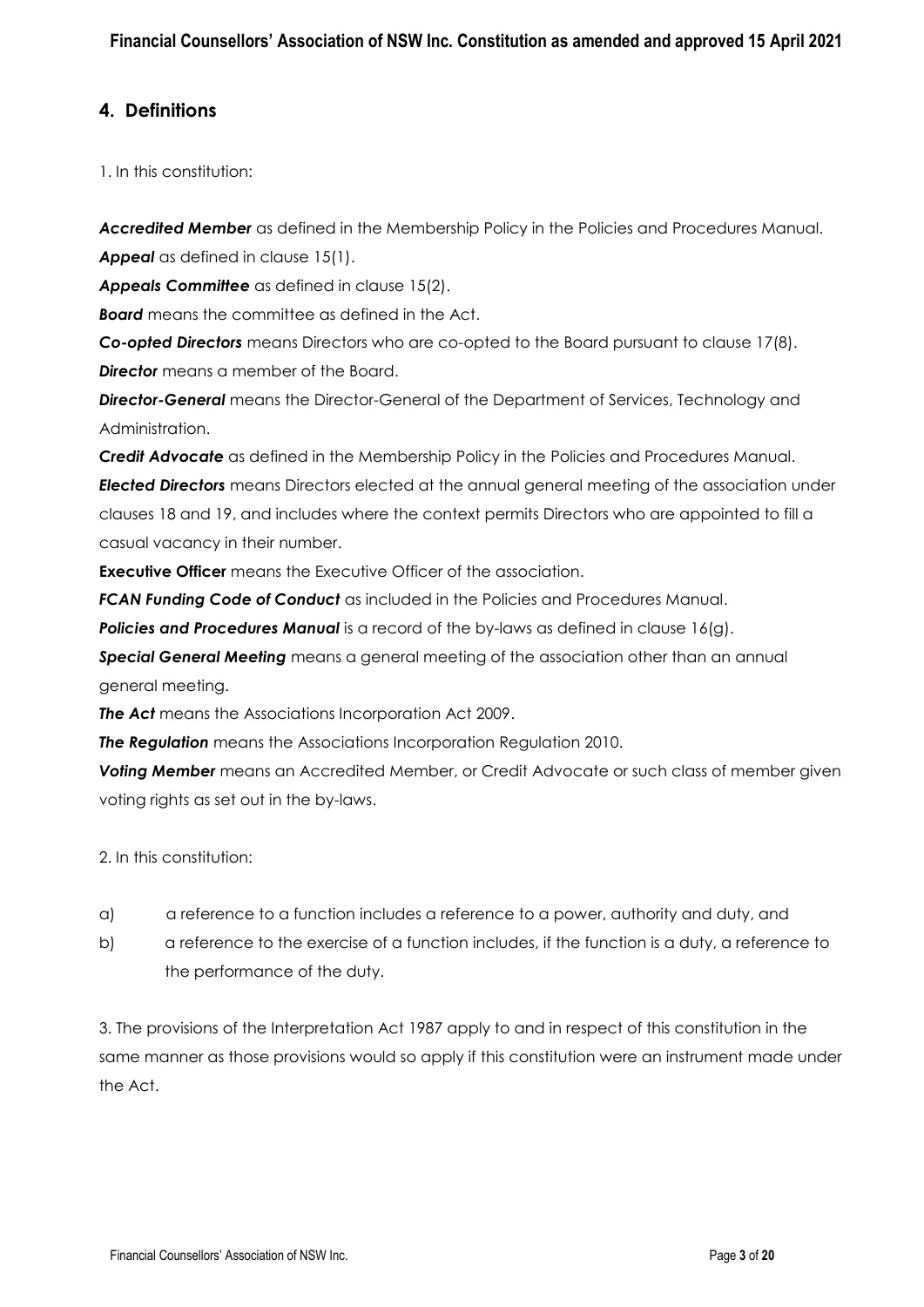# **Part 2 - Membership**

#### **5. Membership generally**

A person is eligible to be a member of the association if:

- a) the person is a natural person, and
- b) the person has been nominated and approved for membership in one of the classes of membership of the association in accordance with clause 6 and the by-laws.

#### **6. Nomination for membership**

1) A nomination of a person for membership of the association:

- a) must be made to the association in writing in the form approved by the Board from time to time, and
- b) must be lodged with the Executive Officer of the association.

2) As soon as practicable after receiving a nomination for membership, the Executive Officer must refer the nomination to the Board which is to determine whether to approve or to reject the nomination.

 3) As soon as practicable after the Board makes that determination, the Executive Officer must: a) notify the nominee, in writing, that the Board approved or rejected the nomination (whichever is applicable), and

b) if the Board approved the nomination, request the nominee to pay (within the period of twenty eight (28) days after receipt by the nominee of the notification) the sum payable under this constitution by a member as entrance fee and annual subscription.

4) The Executive Officer must, on payment by the nominee of the amounts referred to in subclause (3)(b) within the period referred to in that provision, enter or cause to be entered the nominee's name in the register of members and, on the name being so entered, the nominee becomes a member of the association.

## **7. Cessation of membership**

A person ceases to be a member of the association if the person or organisation:

- a) dies, or
- b) resigns membership, or
- c) is expelled from the association, or
- d) fails to pay the annual membership fee under clause 11 (2) within three (3) months after the fee is due, or
- e) fails to satisfy any professional development requirements set out in the by-laws.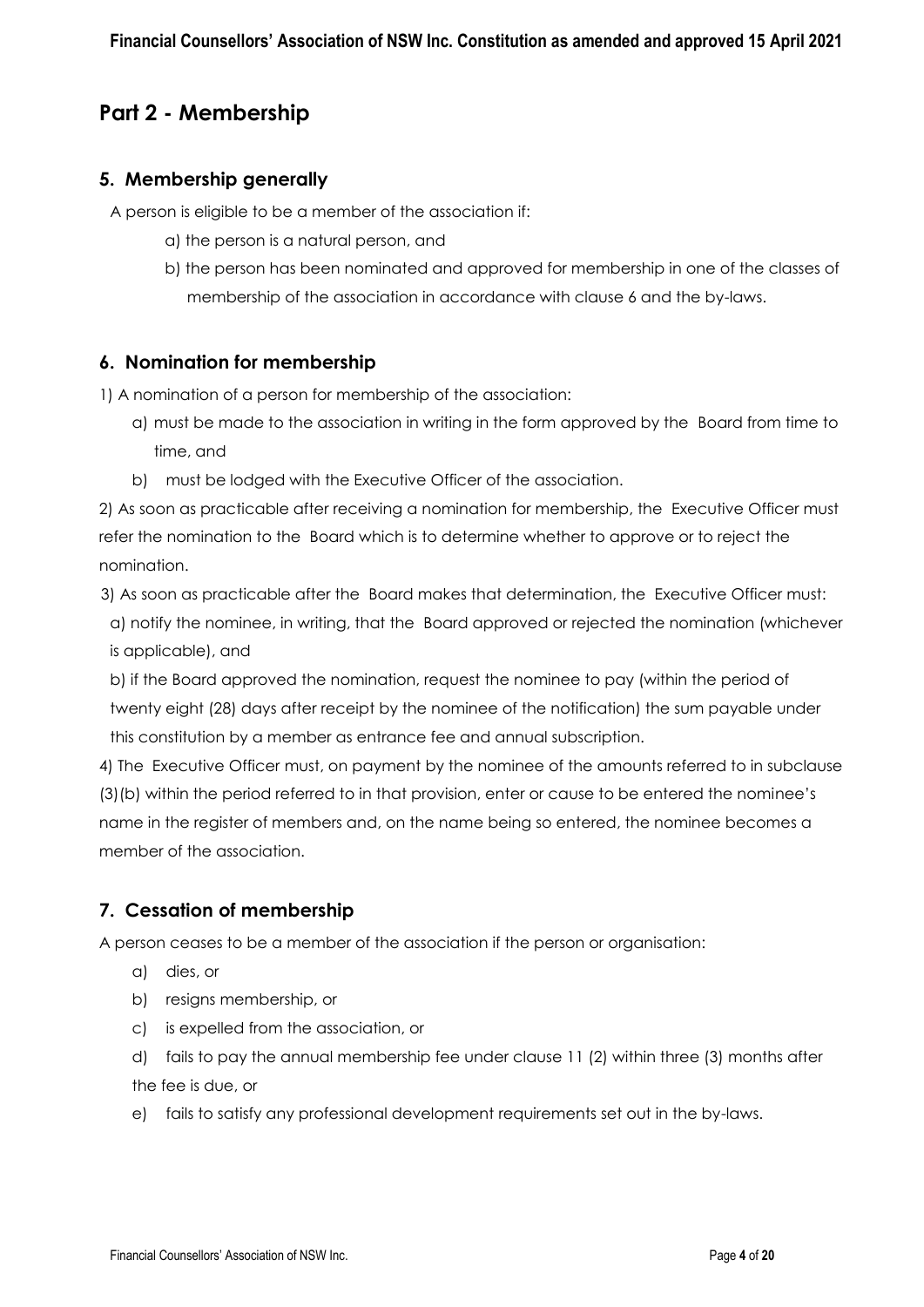#### **8. Membership entitlements not transferable**

A right, privilege or obligation which a person has by reason of being a member of the association:

- a) is not capable of being transferred or transmitted to another person, and
- b) terminates on cessation of the person's membership.

#### **9. Resignation of membership**

1) A member of the association may resign from membership of the association by first giving to the Executive Officer written notice. The member ceases to be a member from the date of notification. Members resigning are not entitled to the refund of any fees.

2) If a member of the association ceases to be a member under subclause (1), and in every other case where a member ceases to hold membership, the Executive Officer must make an appropriate entry in the register of members recording the date on which the member ceased to be a member.

#### **10. Register of members**

1) The Executive Officer must establish and maintain a register of members of the association specifying the name and postal or residential address of each person who is a member of the association together with the date on which the person became a member.

2) The register of members must be kept in New South Wales:

a) at the main premises of the association, or

b) if the association has no premises, at the association's official address.

3) The register of members must be open for inspection, free of charge, by any member of the association at any reasonable hour.

4) A member of the association may obtain a copy of any part of the register on payment of a fee of not more than \$1 for each page copied.

5) If a member requests that any information contained on the register about the member (other than the member's name) not be available for inspection,that information must not be made available for inspection.

6) A member must not use information about a person obtained from the register to contact or send material to the person, other than for:

a) the purposes of sending the person a newsletter, a notice in respect of a meeting or other event relating to the association or other material relating to the association, or

b) any other purpose necessary to comply with a requirement of the Act or the Regulation.

#### **11. Fees and subscriptions**

1) A member of the association must, on admission to membership pay the association a fee as determined by the Board.

2) In addition to any amount payable by the member under subclause (1), a member of the association must pay to the association an annual membership fee, as determined by the Board: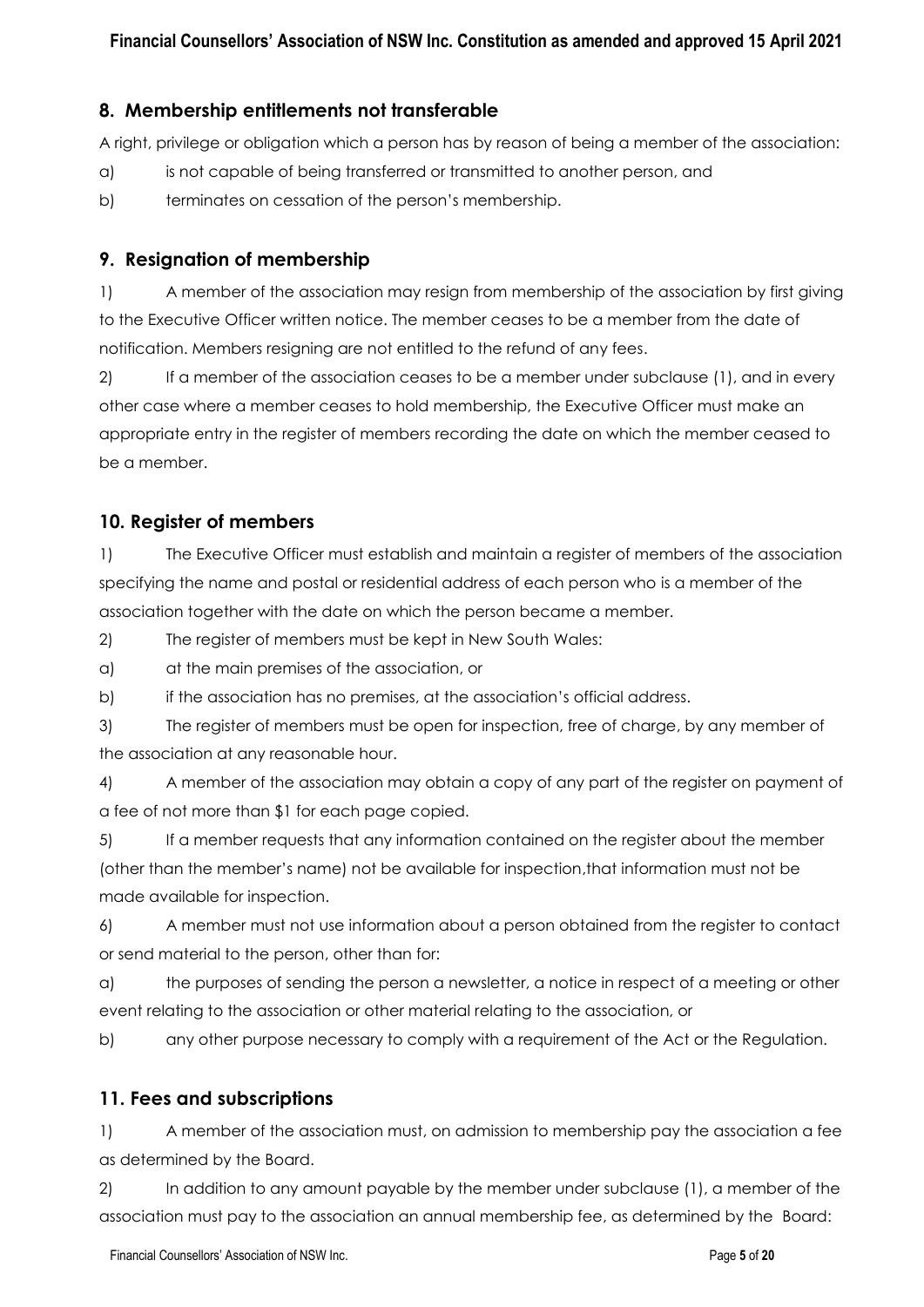#### **Financial Counsellors' Association of NSW Inc. Constitution as amended and approved 15 April 2021**

a) except as provided by paragraph (b), before 1 July in each calendar year, or

b) if the member becomes a member on or after 1 July in any calendar year – on becoming a member and before 1 July in each succeeding calendar year.

#### **12. Members' liabilities**

The liability of a member of the association to contribute towards the payment of the debts and liabilities of the association or the costs, charges and expenses of the winding up of the association is limited to the amount, if any, unpaid by the member in respect of membership of the association as required by clause 11.

#### **13. Resolution of disputes**

1) A dispute between a member and another member (in their capacity as members) of the association, or a dispute between a member or members and the association, will be dealt with by the parties to the dispute who must meet and discuss the matter in dispute, and, if possible resolve the dispute within fourteen (14) days after the dispute comes to the attention of all the parties.

2) If the parties are unable to resolve the dispute at the meeting, or, if a party fails to attend that meeting, then the parties must within 30 days (or as soon as practicable) hold a meeting in the presence of a mediator.

3) The mediator must be:

a) a person chosen by agreement by the parties; or

b) in the absence of agreement:

- i. in the case of a dispute between a member and another member, a person appointed by the Board;
- ii. in the case of a dispute between a member and the Board, a person who is a mediator appointed or employed by Community Justice Centres pursuant to the Community Justice Act 1983.

4) If a dispute is not resolved by mediation within three (3) months of the referral to a community justice centre, the dispute is to be referred to arbitration.

5) The Commercial Arbitration Act 2010 applies to any such dispute referred to arbitration.

#### **14. Disciplining of members**

1) The Board may decide to institute an investigation in relation to a member where:

a) a complaint is made against the member; or

b) other information comes to the Board's attention,

in either case that suggests unsatisfactory professional conduct on the part of the member, or that the member has refused or neglected to comply with a provision or provisions of this constitution or a by-law, or has wilfully acted in a manner prejudicial to the interests of the association.

2) The Board may establish by-laws in relation to determining whether to institute such investigation, and in relation to the conduct and conclusion of any investigation.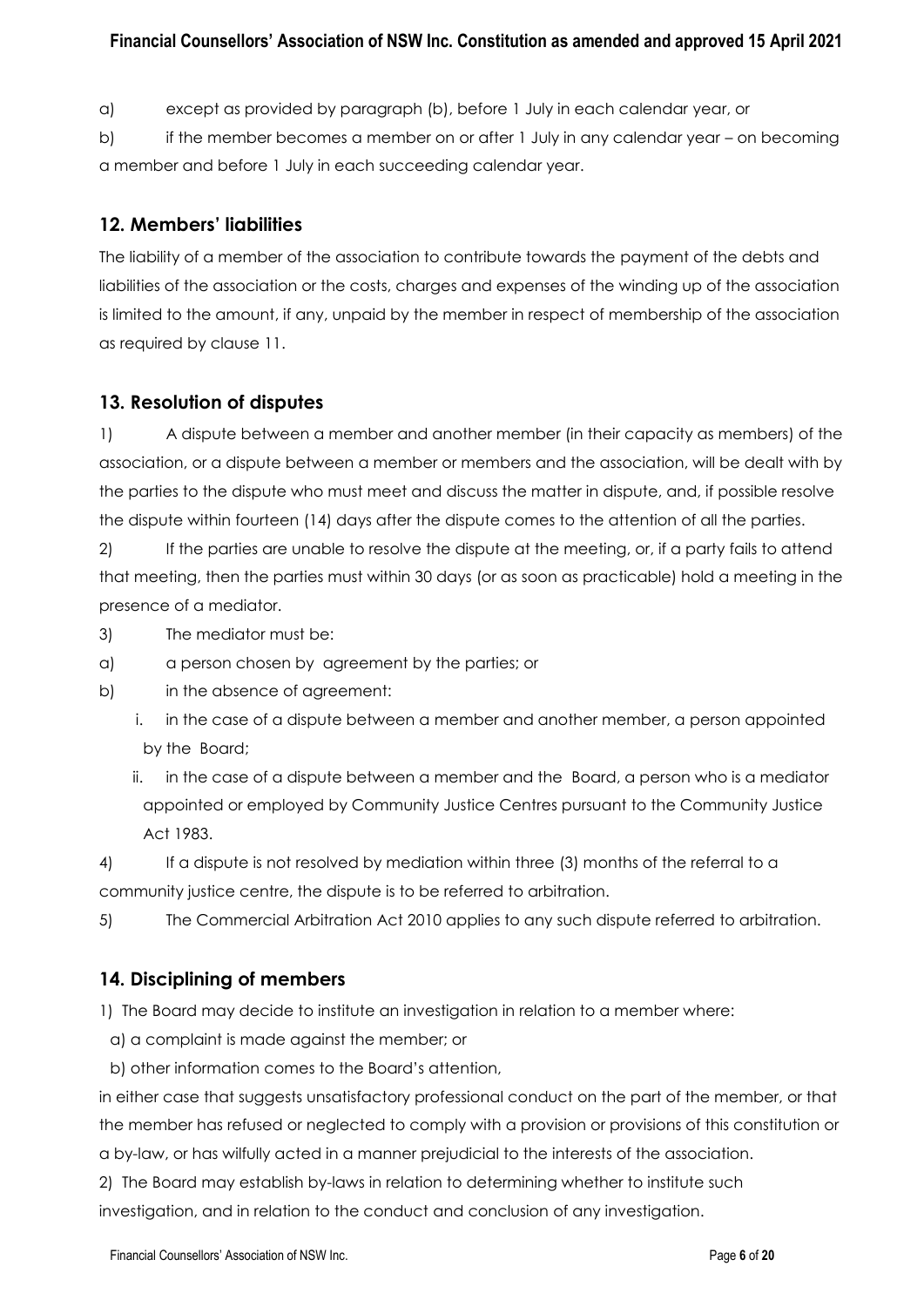#### **Financial Counsellors' Association of NSW Inc. Constitution as amended and approved 15 April 2021**

3) The Board has the discretion to determine who should be appointed as investigator of the matter.

4) Where an investigation is conducted the investigator may provide information to the member's employer and obtain information from the member's employer, where reasonably necessary to investigate an allegation of unprofessional conduct or other matter the subject of the complaint (and the member is deemed to have consented to this as a condition of their membership of the association).

5) At the conclusion of the investigation, the investigator must report to the Board, and the Board must decide what remedial action, if any, should be taken. This may include:

a) counselling the member about the matter, or

b) the provision of a formal warning to the member, or

c) requiring the member to undertake remedial action such as provide an apology to the client or employer agency or complete specified training, or

d) suspending the member from membership of the association for a defined period or until defined action is undertaken, or

e) terminating the member's membership of the association, or

f) any other action the Board thinks appropriate.

#### **15. Right of appeal where membership is suspended or terminated**

1) A member whose membership has been suspended or terminated may appeal the decision by giving notice to the Board. The notice of appeal must be given to the Board within the period of twenty eight (28) days from the date that the Board notified the member of his or her membership suspension or termination.

2) The Board must appoint an independent Panel to decide the appeal. Their decision is final.

3) The Board may establish by-laws in relation to such appeal.

4) The Board is entitled to maintain a register with the names and details of members whose membership has been suspended or terminated and to make this register available to the Financial Counselling Australia (FCA) for provision to financial counselling associations in other States and Territories (and members are deemed as a condition of their membership of the association to have consented to this both during and after termination of their membership).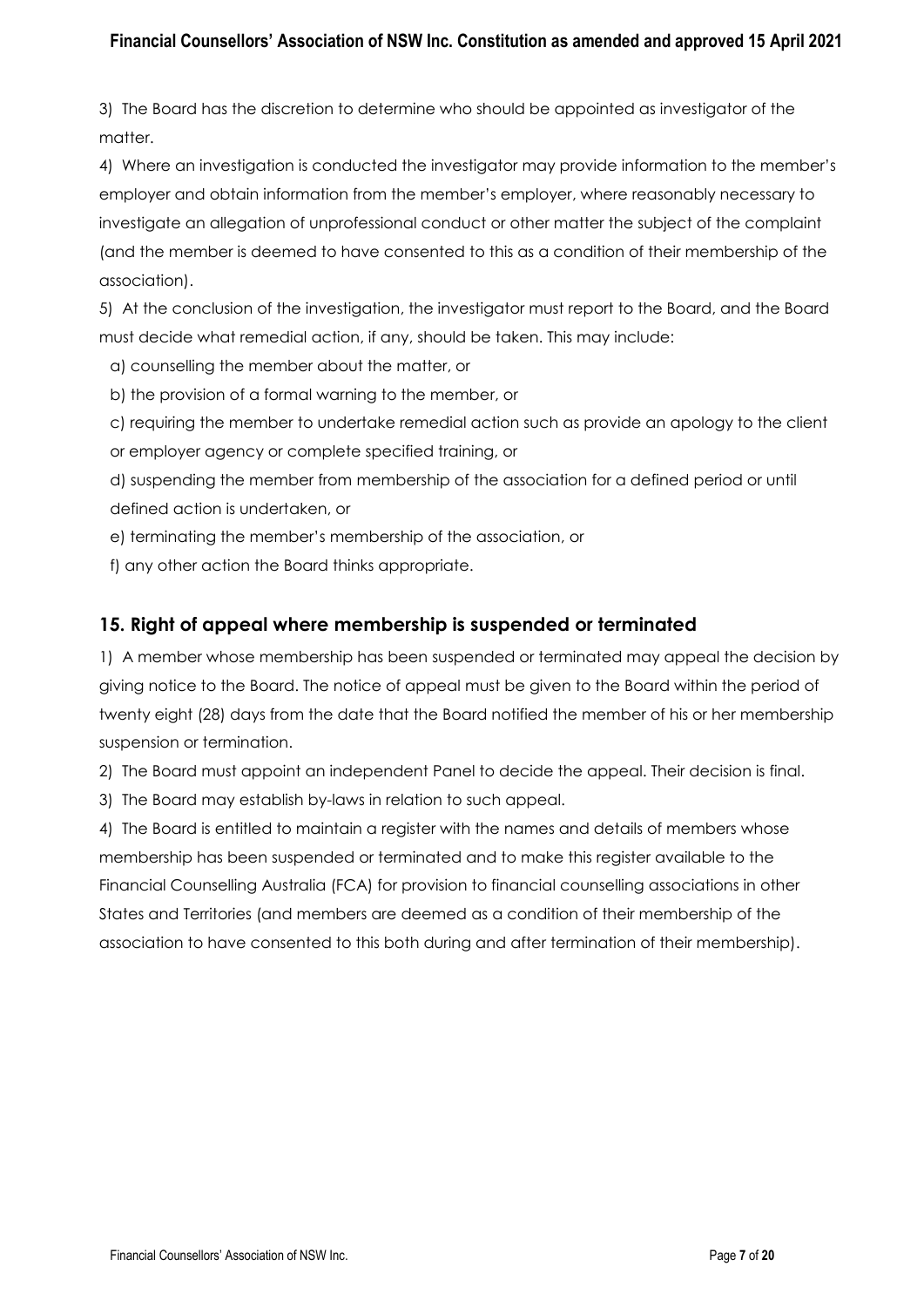# **Part 3 - The Board**

### **16. Powers of the Board**

Subject to the Act, the Regulation and this constitution and to any resolution passed by the association in general meeting, the Board:

a) is to control and manage the affairs of the association,

b) may exercise all such functions as may be exercised by the association, other than those

functions that are required by this constitution to be exercised by a general meeting of members of the association,

c) has power to perform all such acts and do all such things as appear to the Board to be necessary or desirable for the proper management of the affairs of the association, including the employing of staff,

d) the Board at a Board meeting may establish by-laws,

e) a by-law or combination of by-laws, must not override any clauses contained within this constitution,

f)the Board may vary, add and delete by-laws and any changes must be notified to the members,

g) A record of by-laws must be kept in a register to be known as the Policies and Procedures Manual, and

h) the Board shall interpret the by-laws.

## **17. Composition and membership of the Board**

1) The Board is to consist of Elected Directors, one of whom shall be appointed State liaison officer

to Financial Counselling Australia, and the Board may also include Co-opted Directors.

2) The total number of Directors is to be a maximum of ten (10).

3) The number of Elected Directors shall be eight (8), or such other number not being more than ten (10) as the Board may from time to time determine.

4) The office-bearers of the association are as follows:

- a) the Chair, and
- b) the Deputy Chair, and
- c) the Treasurer.

5) A Director may hold up to two (2) offices (other than both the Chair and Deputy Chair offices).

6) Subject to this constitution, Elected Directors hold office until the conclusion of the annual general meeting at which they are required to retire.

7) An Elected Director may not hold office for a continuous period in excess of six years or past the sixth annual general meeting following the Director's appointment, whichever the longer.

8) a) The Board may from time to time co-opt to the Board up to a maximum of two (2) persons who are not members of the association and whose appointment the Board considers will ensure that the Board will have an appropriate mix of skills, knowledge and experience ('Co-opted Directors').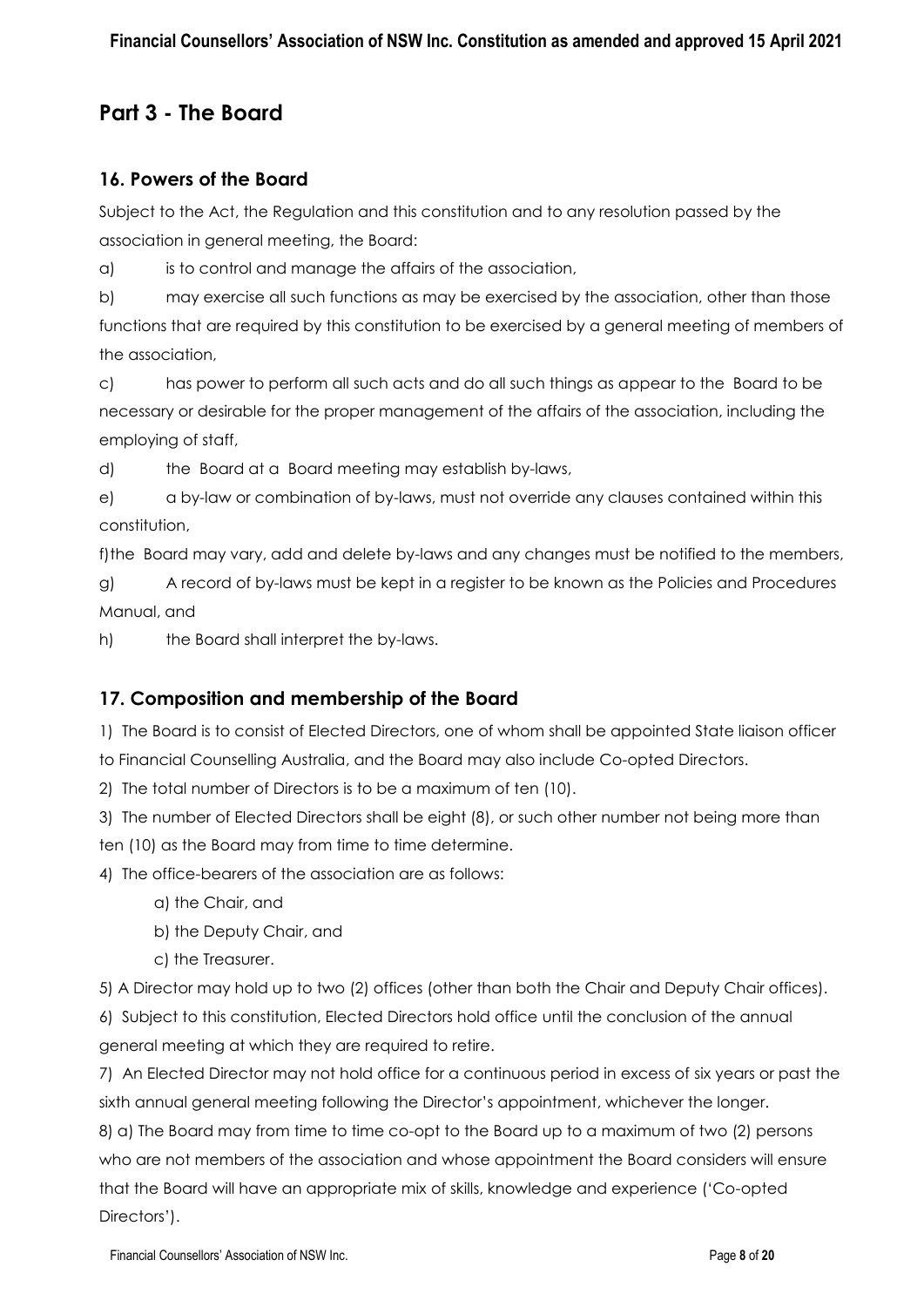b) Co-opted Directors shall be appointed for a term of two years, subject to early termination as hereinafter provided, but they shall be eligible for reappointment. c) A Co-opted Director may resign at any time by notice in writing given to the Executive Officer, and the Board may at any time by giving notice in writing to the Co-opted Director remove that Co-opted Director from office.

d) A Co-opted Director is also deemed to have resigned if an event referred to in subclause a), c), f), h), or i) of clause 23(2) occurs in respect of the Co-opted Director. e) A Co-opted Director is not eligible to be an office-bearer.

#### **18. Rotation of Elected Directors**

1) The notice to members giving notice of the first annual general meeting after the adoption of this amended constitution shall reflect the fact that this amended constitution, including without limitation clauses 17 and 19, will be effective as from the commencement of such annual general meeting.

2) At such first annual general meeting after the adoption of this constitution all the directors shall retire but be eligible (subject to clause 17(7)) for re-election as one of the eight (8) Elected Directors under clause 17(3).

3) The succeeding sub-clauses of this clause 18 relate to the second and subsequent annual general meetings after the adoption of this amended constitution.

4) At each annual general meeting 50% of the Elected Directors are subject to retirement by rotation (or, if that is an uneven number then the number nearest to but not exceeding 50% of the Elected Directors must retire from office as Elected Directors).

5) The Elected Directors to retire by rotation at each annual general meeting shall include any Elected Director who wishes to retire and does not wish to be reappointed as an Eligible Director, as well as any Eligible Director who is required to retire as a consequence of clause 17(7). Any further Elected Director required to retire must be the Director who has been in office the longest as Director.

6) If there are two (2) or more Elected Directors that have been in office for an equal amount of time, and an agreement cannot be reached between those Directors as to who will retire, then that will be determined by lot prior to nominations being called for.

7) A retiring Director is eligible for re-election, subject to clause 17(7).

### **19. Election of Elected Directors and office bearers**

1) Nominations of candidates for election as Elected Directors:

a) must be made in writing, signed by two (2) Voting Members of the association and accompanied by the written consent of the candidate (which may be endorsed on the form of the nomination),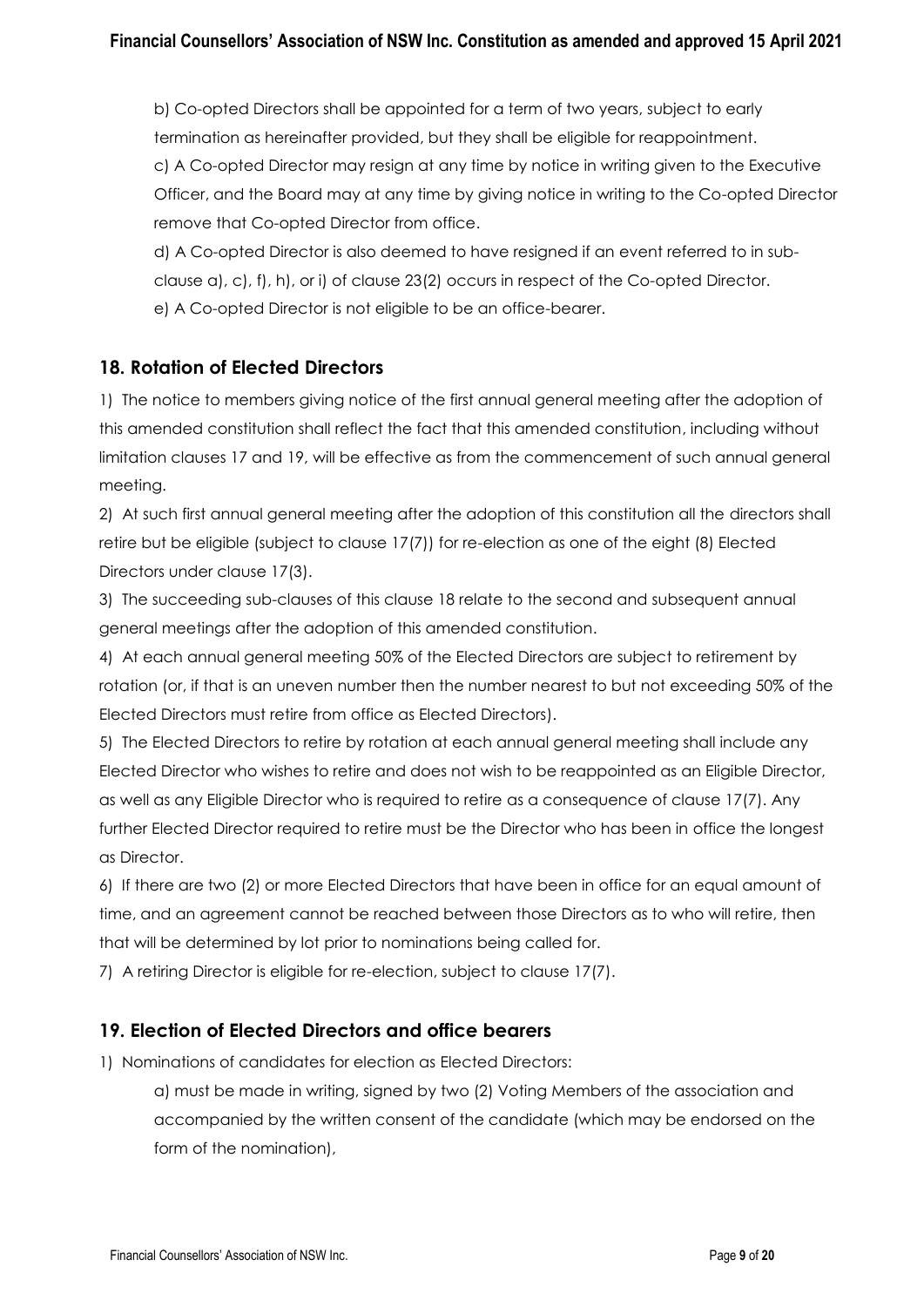b) must be delivered to the Executive Officer of the association at least fourteen (14) days before the date fixed for the holding of the annual general meeting at which the election is to take place, and

c) nominees must be Voting Members.

2) The Board shall comprise a maximum of two (2) Credit Advocates. If the number of Credit Advocates who would otherwise be elected exceeds two (2), then only the two (2) with the highest number of votes (determined by lot in the case of equality) are elected.

3) If insufficient nominations are received to fill all vacancies on the Board, the candidates nominated are taken to be elected and further nominations are to be received at the annual general meeting.

4) If insufficient further nominations are received, any vacant positions remaining on the Board are taken to be casual vacancies.

5) If the number of nominations received is equal to the number of vacancies to be filled, the persons nominated are taken to be elected.

6) If the number of nominations received exceeds the number of vacancies to be filled, a ballot is to be held.

7) The ballot for the election of Elected Directors is to be conducted at the annual general meeting in such usual and proper manner as the Board may direct.

8) The office bearers of the association are elected by the Board (in such usual and proper manner as the Board may direct), at the first meeting of the Board after the annual general meeting, and they hold office until the conclusion of the annual general meeting following their appointment.

9) If a casual vacancy occurs in the office of an office bearer, the Board may fill such casual vacancy, and clause 19(8) applies.

#### **20. No financial benefit**

1) No person who is receiving a financial benefit from the association or is indebted to the association is entitled to serve as a Director. This includes having a direct or indirect pecuniary interest in a contract made by the Board unless the Board has formed the view that such interest is remote or trivial and has notified the Director accordingly.

2) Clause 20(1) does not prevent: the reimbursement of reasonable expenses properly incurred by any Director on behalf of the association.

3) Any Director who has any direct or indirect pecuniary interest in a contract, or proposed contract, made by or in contemplation of the Board must disclose the pecuniary interest as soon as he or she becomes aware of the interest, and if the Board forms the view that such interest is or will be remote or trivial the Director must nevertheless not vote on any matters relating to the interest and the interest must be recorded in the minutes of the meeting.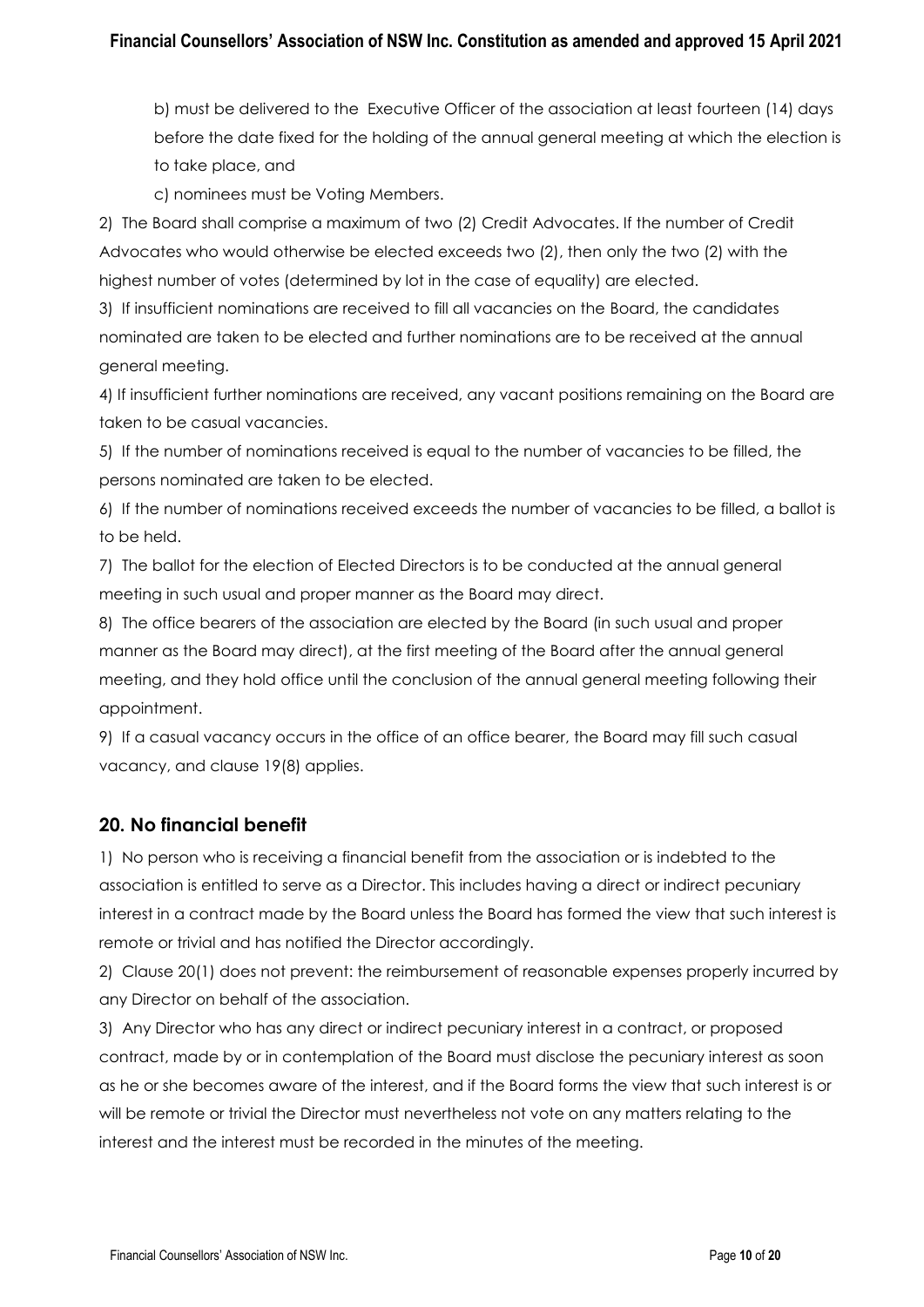## **21. Executive Officer**

1) It is the duty of the Executive Officer to take minutes of Board meetings and keep minutes of:

- a) all appointments of office-bearers and members of the Board, and
- b) the names of members of the Board present at a Board meeting or a general meeting, and
- c) all proceedings at Board meetings and general meetings.

2) Minutes of proceedings at a meeting must be signed by the chairperson of the meeting or by the chairperson of the next succeeding meeting.

#### **22. Treasurer**

It is the duty of the treasurer of the association to ensure:

a) that all money due to the association is collected and received and that all payments authorised by the association are made, and

b) that correct books and accounts are kept showing the financial affairs of the association, including full details of all receipts and expenditure connected with the activities of the association.

#### **23. Casual vacancies**

1) In the event of a casual vacancy occurring in the office of an Elected Director, the Board may appoint a Voting Member of the association to fill the vacancy and the Voting Member so appointed is to hold office, subject to this constitution, in the same manner as if that Voting Member had been elected then at an annual general meeting.

2) A casual vacancy in the office of an Elected Director occurs if the Director:

a) dies, or

b) ceases to be a member of the association, or

- c) becomes an insolvent under administration within the meaning of the Corporations Act
- 2001 of the Commonwealth, or
- d) resigns office by notice in writing given to the Executive Officer, or
- e) is removed from office under clause 24, or
- f) becomes a mentally incapacitated person, or

g) is absent without the consent of the Board from three (3) consecutive meetings of the Board, or

h) is convicted of an offence involving fraud or dishonesty for which the maximum penalty on conviction is imprisonment for not less than three (3) months, or

i) is prohibited from being a director of a company under Part 2D.6 (Disqualification from managing corporations) of the Corporations Act 2001 of the Commonwealth.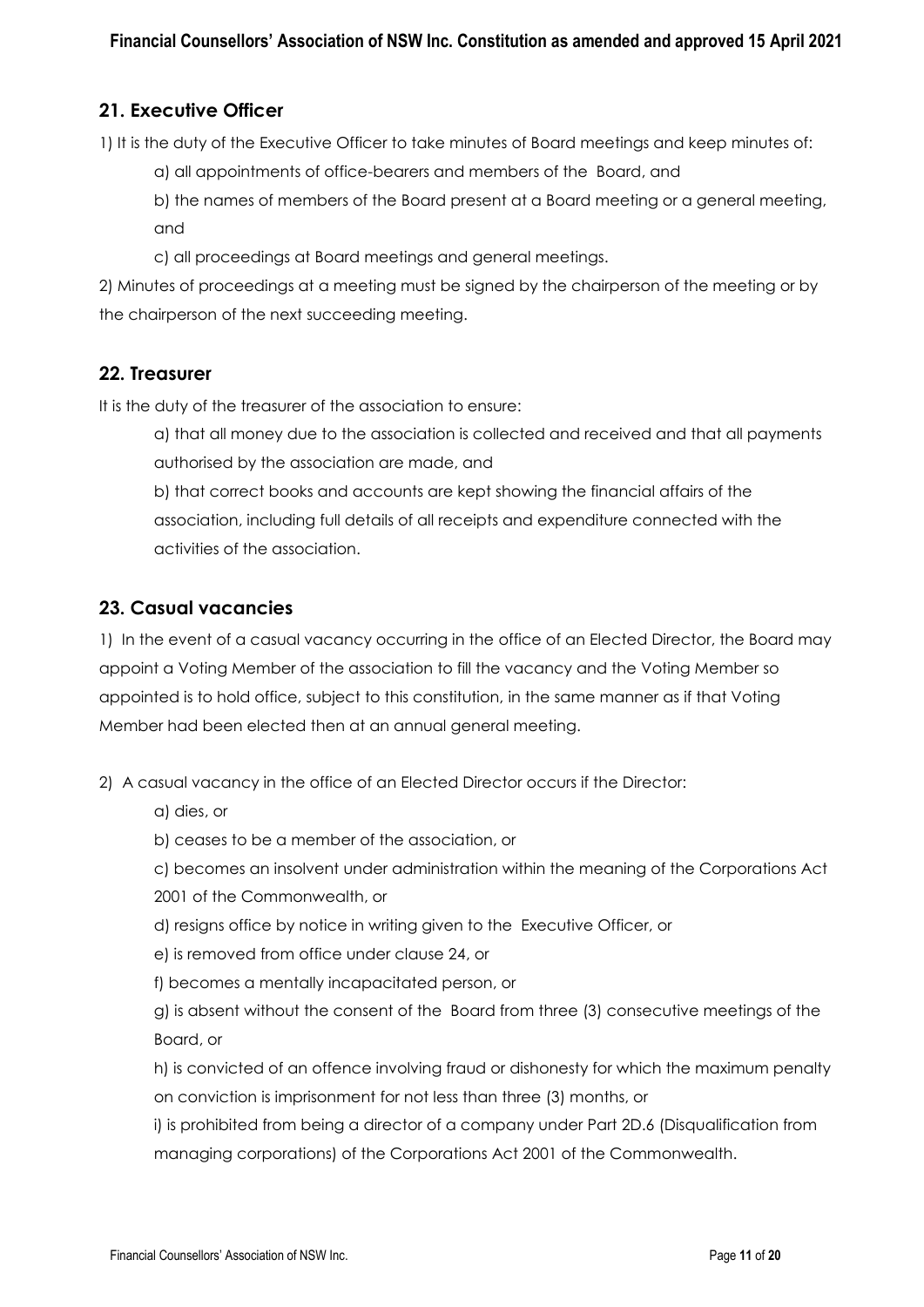## **24. Removal of Elected Director**

1) The association in general meeting may by resolution remove any Elected Director from the office of Elected Director before the expiration of their term of office and may by resolution appoint another person to hold office in the same manner as if that Elected Member had been elected then at an annual general meeting.

2) If an Elected Director to whom a proposed resolution referred to in subclause (1) relates makes representations in writing to the Executive Officer or Chair (not exceeding a reasonable length) and requests that the representations be notified to the members of the association, the Executive Officer or the Chair may send a copy of the representations to each member of the association or, if the representations are not so sent, the Director is entitled to require that the representations be read out at the meeting at which the resolution is considered.

#### **25. Board meetings and quorum**

1) The Board must meet, either in person or by telephone, at least four (4) times in each period of twelve (12) months at such place and time as the Board may determine.

2) Additional meetings of the Board may be convened by the Chair or by any Elected Director. 3) Oral or written notice of a meeting of the Board must be given by the Executive Officer to each Director at least forty eight (48) hours (or such other period as may be unanimously agreed on by the members of the Board) before the time appointed for the holding of the meeting. 4) Notice of a meeting given under subclause (3) must specify the general nature of the business to be transacted at the meeting and no business other than that business is to be transacted at the meeting, except business which the Directors present at the meeting unanimously agree to treat as urgent business.

5) Half of the Board constitute a quorum for the transaction of the business of a meeting of the Board.

6) No business is to be transacted by the Board unless a quorum is present and if, within half an hour of the time appointed for the meeting, a quorum is not present, the meeting is to stand adjourned to the same place and at the same hour of the same day in the following week.

7) If at the adjourned meeting a quorum is not present within half an hour of the time appointed for the meeting, the meeting is to be dissolved.

8) At a meeting of the Board:

a) the Chair or, in the Chair's absence, the Deputy Chair is to preside, or

b) if the Chair and the Deputy Chair are absent or unwilling to act, such one of the remaining members of the Board as may be chosen by the Directors present at the meeting is to preside.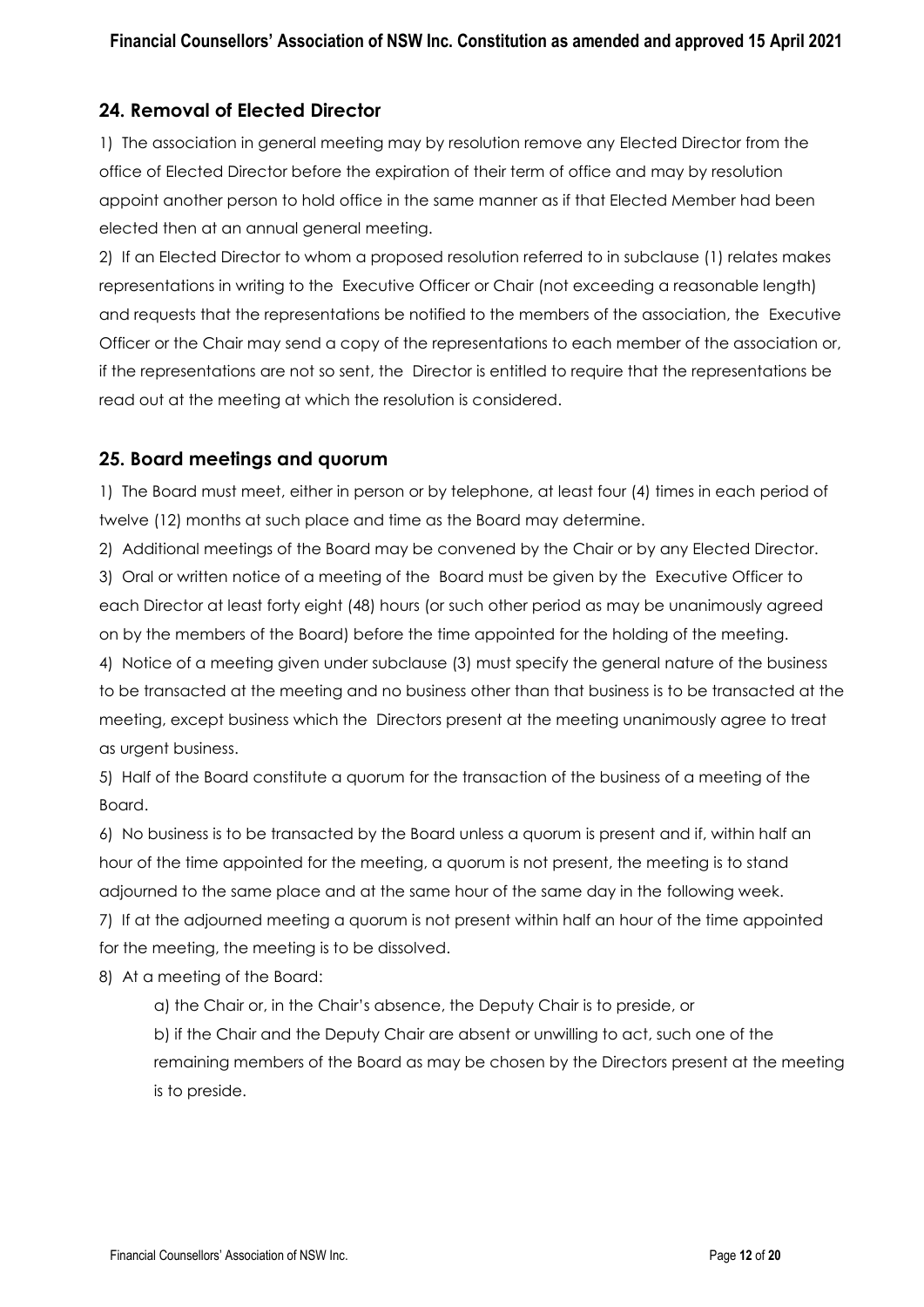#### **26. Delegation by Board to sub-committee**

1) The Board may, by instrument in writing, delegate to one or more sub-committees (consisting of such member or members of the association as the Board thinks fit) the exercise of such of the functions of the Board as are specified in the instrument, other than:

a) this power of delegation, and

b) a function which is a duty imposed on the Board by the Act or by any other law.

2) A function the exercise of which has been delegated to a sub-committee under this clause may, while the delegation remains unrevoked, be exercised from time to time by the subcommittee in accordance with the terms of the delegation.

3) A delegation under this clause may be made subject to such conditions or limitations as to the exercise of any function, or as to time or circumstances, as may be specified in the instrument of delegation.

4) Despite any delegation under this clause, the Board may continue to exercise any function delegated.

5) Any act or thing done or suffered by a sub-committee acting in the exercise of a delegation under this clause has the same force and effect as it would have if it had been done or suffered by the Board.

6) The Board may, by instrument in writing, revoke wholly or in part any delegation under this clause.

7) A sub-committee may meet and adjourn as it thinks proper.

8) A sub-committee may report on a regular basis to the Board.

#### **27. Voting and decisions**

1) Questions arising at a meeting of the Board or of any sub-committee appointed by the Board are to be determined by a majority of the votes of members of the Board or sub-committee present at the meeting.

2) Each Director present at a meeting of the Board or of any sub-committee appointed by the Board (including the person presiding at the meeting) is entitled to one vote but, in the event of an equality of votes on any question, the person presiding may exercise a second or casting vote. 3) Subject to clause 25 (5), the Board or sub-committee may act despite any vacancy on the Board or sub-committee.

4) Any act or thing done or suffered, or purporting to have been done or suffered, by the Board or by a sub-committee appointed by the Board, is valid and effectual despite any defect that may afterwards be discovered in the appointment or qualification of any Director or member of the sub-committee.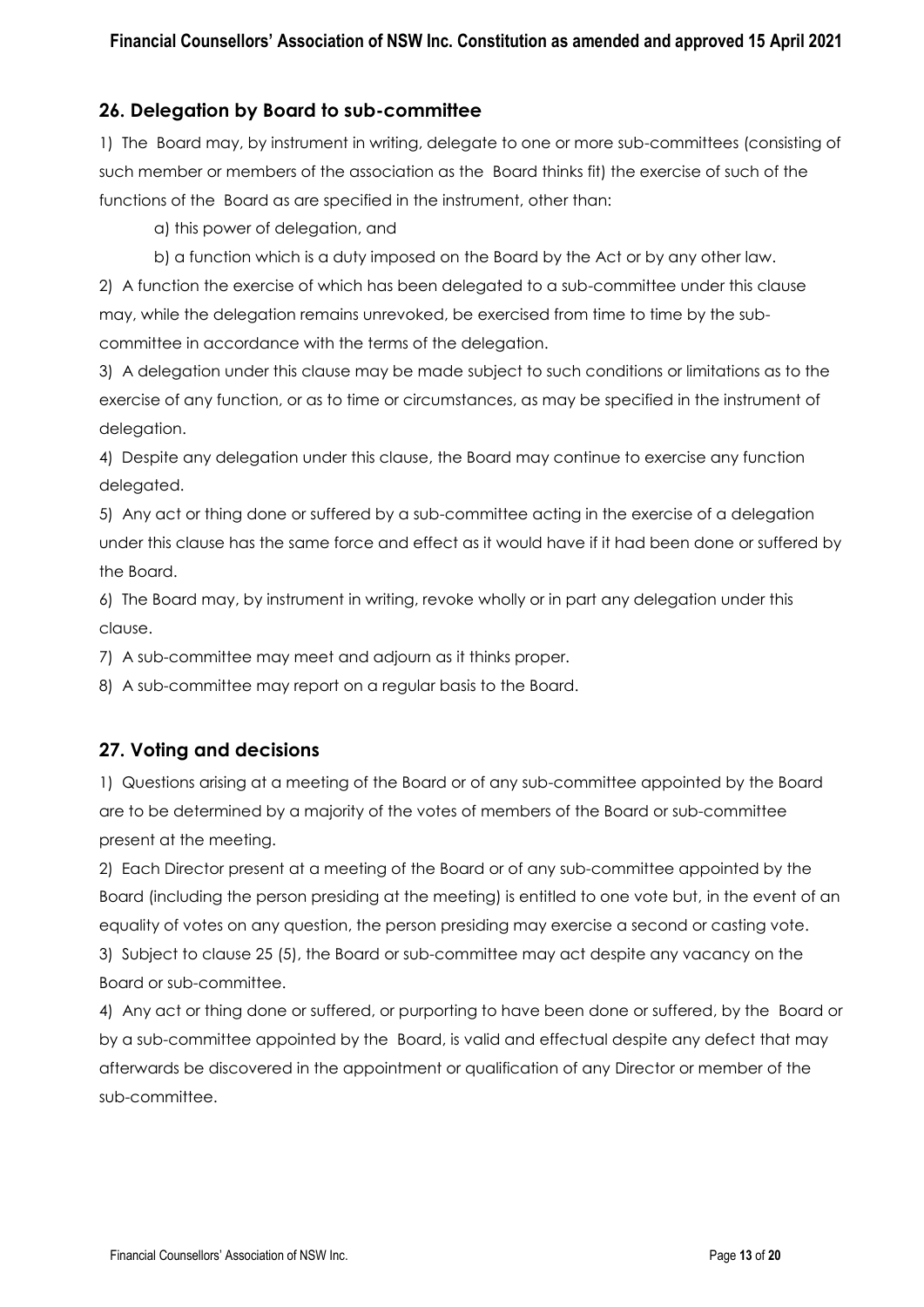# **Part 4 - General Meetings**

#### **28. Annual General Meetings - holding of**

1) The association must hold its first Annual General Meeting within eighteen (18) months after its registration under the Act.

2) The association must hold its annual general meetings:

a) within six (6) months after the close of the association's financial year, or

b) within such later time as may be allowed by the Director-General or prescribed by the Regulation.

#### **29. Annual General Meetings - calling of and business at**

1) The Annual General Meeting of the association is, subject to the Act and to clause 28, to be convened on such date and at such place and time as the Board thinks fit.

2) In addition to any other business which may be transacted at an Annual General Meeting, the business of an Annual General Meeting is to include the following:

a) to confirm the minutes of the last preceding Annual General Meeting,

b) to receive from the Board reports on the activities of the association during the last preceding financial year,

c) to elect the Elected Directors,

d) to receive and consider any financial statement or report required to be submitted to members under the Act,

e) consideration of any other business of which required notice has been given.

3) An Annual General Meeting must be specified as such in the notice convening it.

#### **30. General meetings - calling of**

1) The Board may, whenever it thinks fit, convene a special general meeting of the association.

The Board shall convene at least four (4) general meetings of members of the association in each calendar year in addition to the annual general meeting.

2) The Board must, on the requisition in writing of at least one fifth of members entitled to vote convene a special general meeting of the association.

3) A requisition of members for a special general meeting:

- a) must state the purpose or purposes of the meeting, and
- b) must be signed by the members making the requisition, and
- c) must be lodged with the Executive Officer, and
- d) may consist of several documents in a similar form, each signed by one or more of the members making the requisition.

4) If the Board fails to convene a special general meeting to be held within one (1) month after that date on which a requisition in writing is lodged with the Executive Officer, any one or more of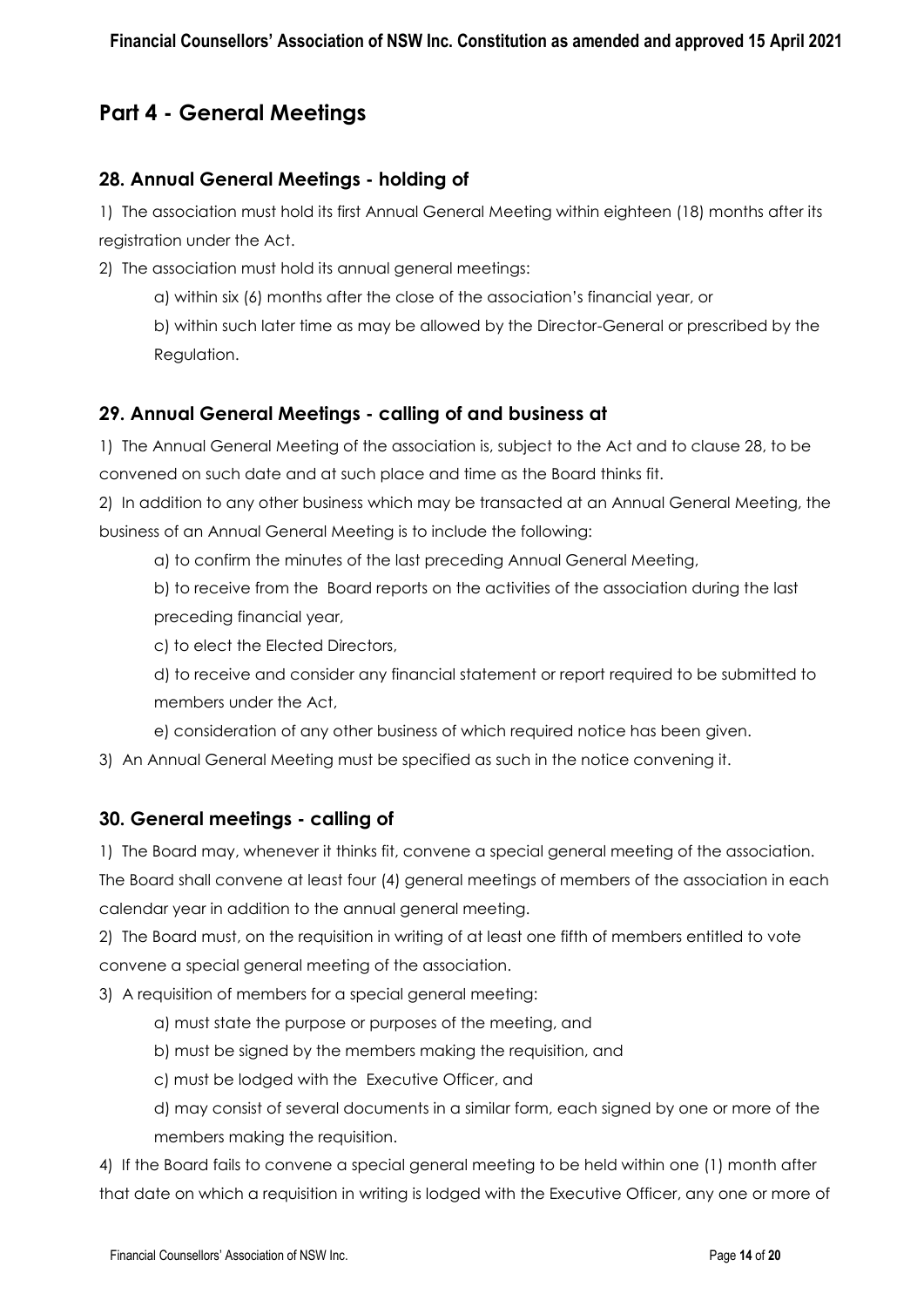the members who made the requisition may convene a special general meeting to be held not later than three (3) months after that date.

5) A special general meeting convened by a member or members as referred to in subclause (4) must be convened as nearly as is practicable in the same manner as general meetings are convened by the Board.

### **31. Notice**

1) Except if the nature of the business proposed to be dealt with at a general meeting requires a special resolution of the association, the Executive Officer must, at least fourteen (14) days before the date fixed for the holding of the general meeting, give a notice to each member specifying the place, date and time of the meeting and the nature of the business proposed to be transacted at the meeting.

2) If the nature of the business proposed to be dealt with at a general meeting requires a special resolution of the association, the Executive Officer must, at least twenty one (21) days before the date fixed for the holding of the general meeting, cause notice to be given to each member specifying, in addition to the matter required under subclause (1), the intention to propose the resolution as a special resolution.

3) The Executive Officer must give twenty one (21) days notice of the Annual General Meeting.

4) No business other than that specified in the notice convening a general meeting is to be transacted at the meeting except, in the case of an Annual General Meeting, business which may be transacted under clause 29 (2).

5) A member desiring to bring any business before a general meeting may give notice in writing of that business to the Executive Officer who must include that business in the next notice calling a general meeting given after receipt of the notice from the member.

### **32. Quorum for general meetings**

1) No item of business is to be transacted at a general meeting unless a quorum of members entitled under this constitution to vote is present during the time the meeting is considering that item.

2) Twenty (20) Voting Members present in person or by proxy constitute a quorum for the transaction of the business of a general meeting.

3) Thirty (30) Voting Members present in person or by proxy constitute a quorum for the transaction of the business at the Annual General Meeting.

4) If within half an hour after the appointed time for the commencement of a general meeting a quorum is not present a formal meeting is not to be held.

5) If the meeting convened is on the requisition of members, if after half an hour of the appointed time for commencement a quorum is not present the meeting is to be dissolved.

6) In the absence of a quorum an informal meeting can be held, any business transacted can be ratified, if thought fit, at a subsequent formal meeting. The informal meeting must be held in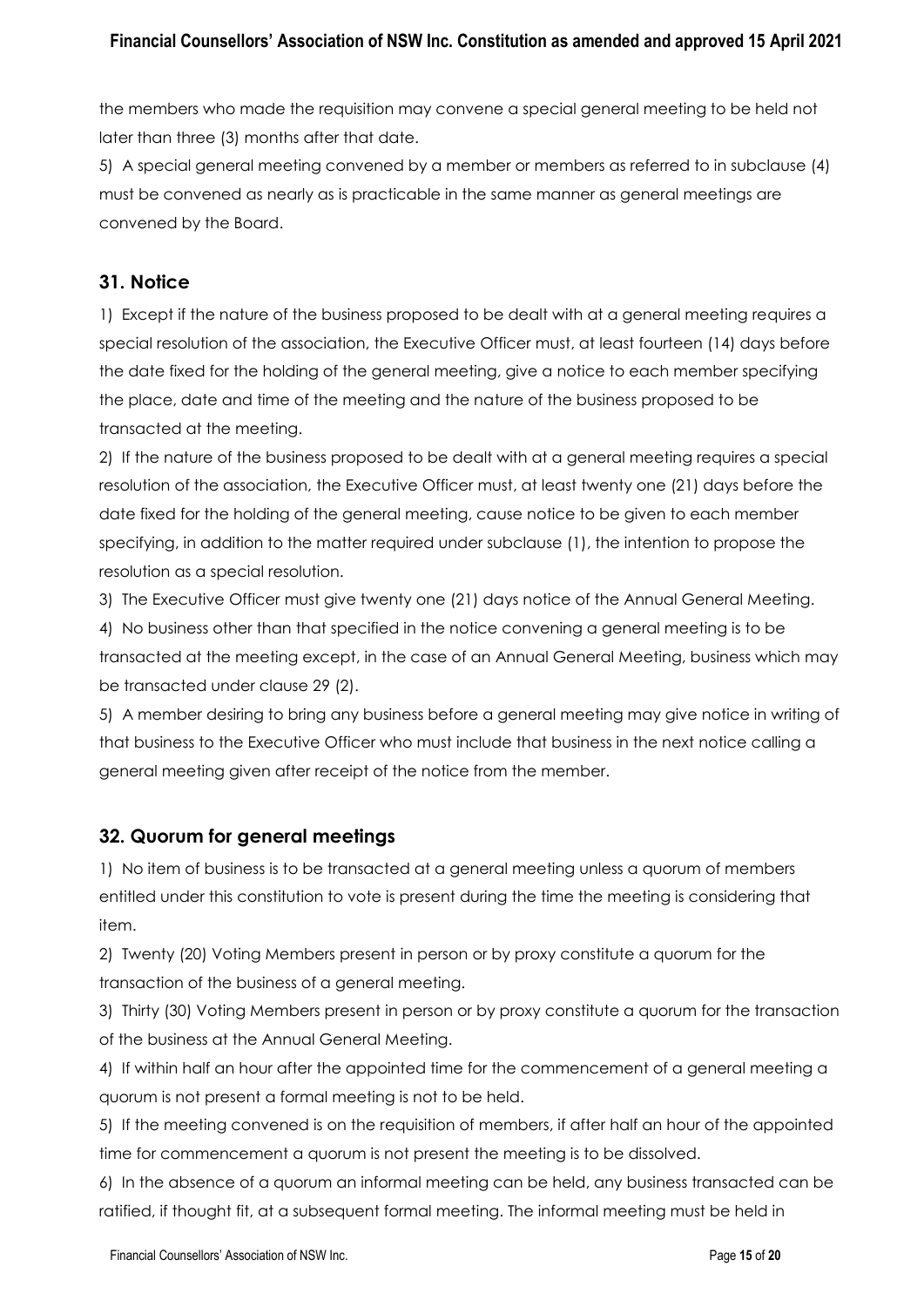accordance with all the provisions that would have applied had the meeting been a formal meeting. No action can be taken on any business transacted at an informal meeting until such business has been ratified by a subsequent formal meeting.

#### **33. Presiding member**

1) The Chair or, in the Chair's absence, the Deputy Chair, is to preside as chairperson at each general meeting of the association.

2) If the Chair and the Deputy Chair are absent or unwilling to act, the members present must elect one of their number to preside as chairperson at the meeting.

### **34. Adjournment**

1) The chairperson of a general meeting at which a quorum is present may, with the consent of the majority of members present at the meeting, adjourn the meeting from time to time and place to place, but no business is to be transacted at an adjourned meeting other than the business left unfinished at the meeting at which the adjournment took place.

2) If a general meeting is adjourned for fourteen (14) days or more, the Executive Officer must give written or oral notice of the adjourned meeting to each member of the association stating the place, date and time of the meeting and the nature of the business to be transacted at the meeting.

3) Except as provided in subclauses (1) and (2), notice of an adjournment of a general meeting or of the business to be transacted at an adjourned meeting is not required to be given.

### **35. Making of decisions**

1) A question arising at a general meeting of the association is to be determined by either:

a) a show of hands, or

b) if on the motion of the chairperson or if five (5) or more members present in person or by proxy at the meeting decide that the question should be determined by a written ballot--a written ballot.

2) If the question is to be determined by a show of hands, a declaration by the chairperson that a resolution has, on a show of hands, been carried or carried unanimously or carried by a particular majority or lost, or an entry to that effect in the minute book of the association, is evidence of the fact without proof of the number or proportion of the votes recorded in favour of or against that resolution.

3) If the question is to be determined by a written ballot, the ballot is to be conducted in accordance with the directions of the chairperson.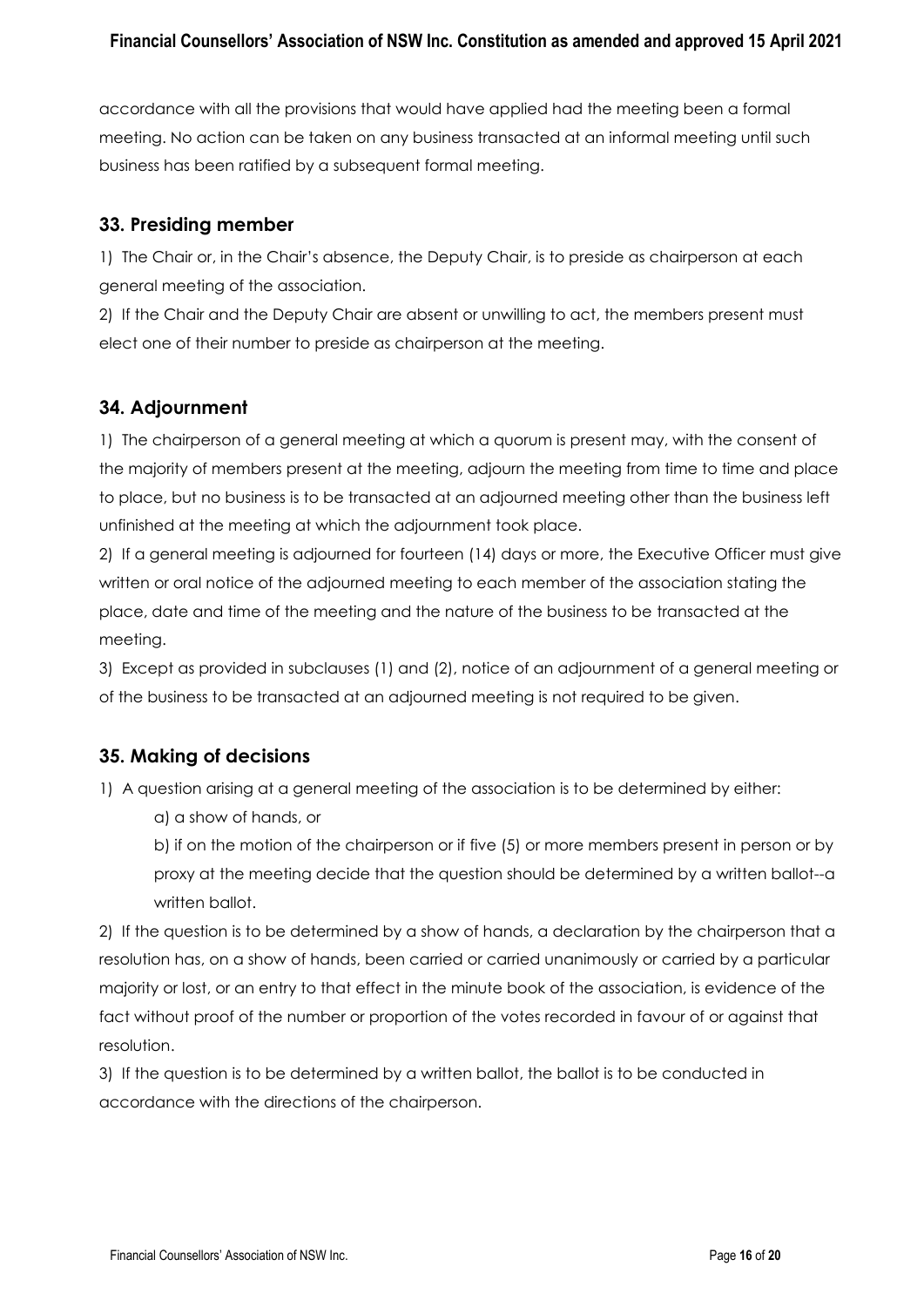## **36. Special resolutions**

A special resolution may only be passed by the association in accordance with section 39 of the Act.

## **37. Voting**

1) On any question arising at a general meeting of the association a Voting Member has one vote only.

2) In the case of an equality of votes on a question at a general meeting, the chairperson of the meeting is entitled to exercise a second or casting vote.

3) A Voting Member is not entitled to vote at any general meeting of the association, whether in person or by proxy, unless all money due and payable by the member to the association has been paid.

### **38. Proxy votes not permitted**

Proxy voting must not be undertaken at or in respect of a general meeting.

### **39. Postal or electronic ballots**

1) The association may hold a postal or electronic ballot to determine any issue or proposal (other than an appeal under clause 15).

2) A postal or electronic ballot is to be conducted in accordance with Schedule 3 to the Regulation.

### **40. Use of technology at general meetings**

1) A general meeting may be held at 2 or more venues using any technology approved by the committee that gives each of the association's members a reasonable opportunity to participate. 2) A member of an association who participates in a general meeting using that technology is taken to be present at the meeting and, if the member votes at the meeting, is taken to have voted in person.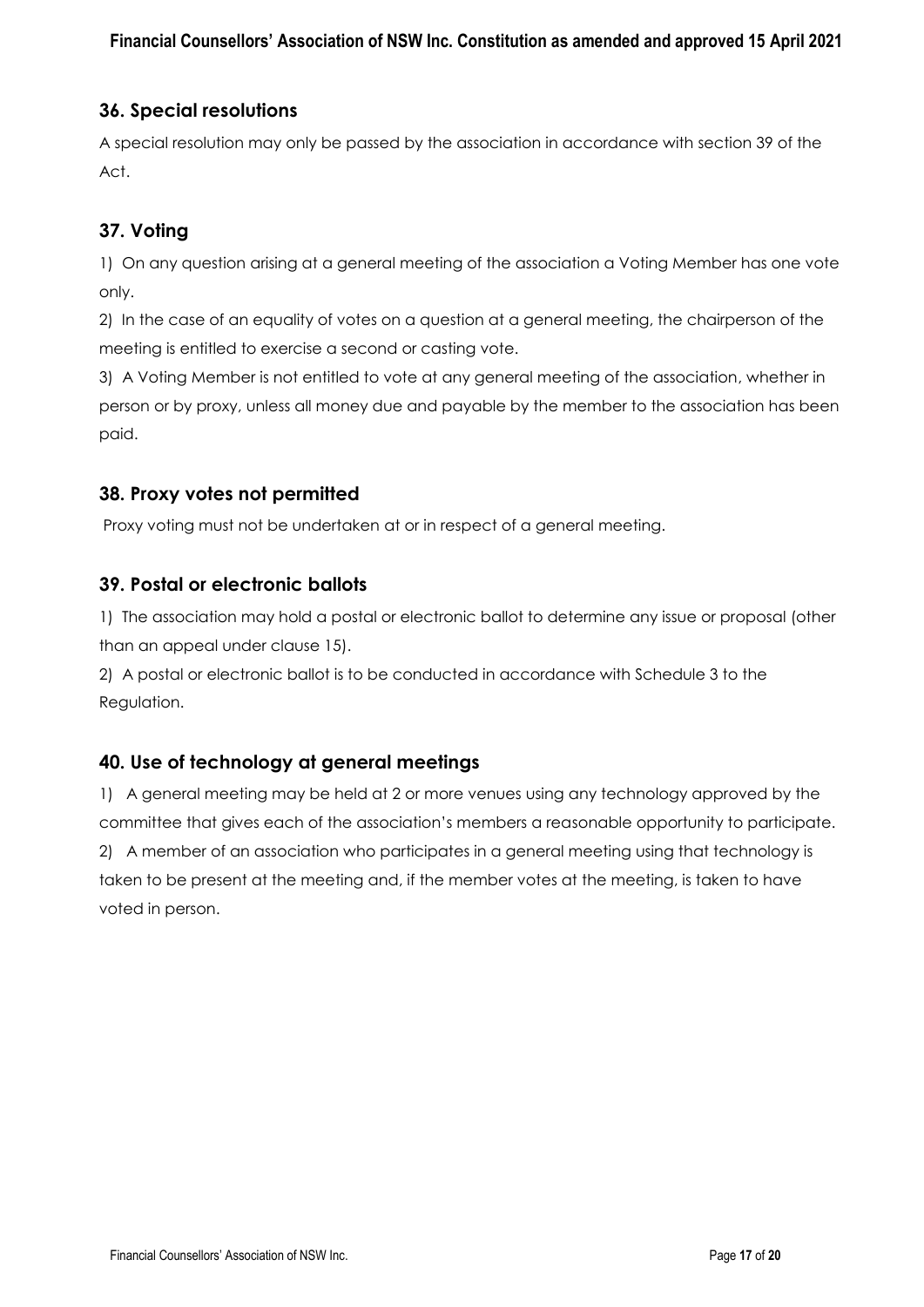# **Part 5 - Miscellaneous**

#### **41. Insurance**

The association may effect and maintain insurance.

#### **42. Funds - source**

1) The funds of the association are to be derived from entrance fees and annual subscriptions of members, donations and, subject to any resolution passed by the association in general meeting, such other sources as the Board determines in line with the FCAN Funding Code of Conduct.

2) All money received by the association must be deposited as soon as practicable and without deduction to the credit of the association's bank or other authorised deposit-taking institution account.

3) The association must, as soon as practicable after receiving any money, issue an appropriate receipt.

#### **43. Funds - management**

1) Subject to any resolution passed by the association in general meeting, the funds of the association are to be used in pursuance of the objects of the association in such manner as the Board determines.

2) All cheques, drafts, bills of exchange, promissory notes and other negotiable instruments must be signed by any two (2) members of the Board, being members authorised to do so by the Board.

#### **44. Change of name, objects and constitution**

An application to the Director-General for registration of a change in the association's name, objects or constitution in accordance with section 10 of the Act is to be made by the public officer or a Director.

#### **45. Custody of books, etc.**

1) All records, books and documents relating to the association must be kept at the business premises of the association.

2) Except as otherwise provided by this constitution, the public officer must keep in his or her custody or under his or her control all records, books and other documents relating to the association.

#### **46. Inspection of books, etc.**

1) The following documents must be open to inspection at the premises of the association, free of charge, by a member of the association at any reasonable hour:

a) records, books and other financial documents of the association,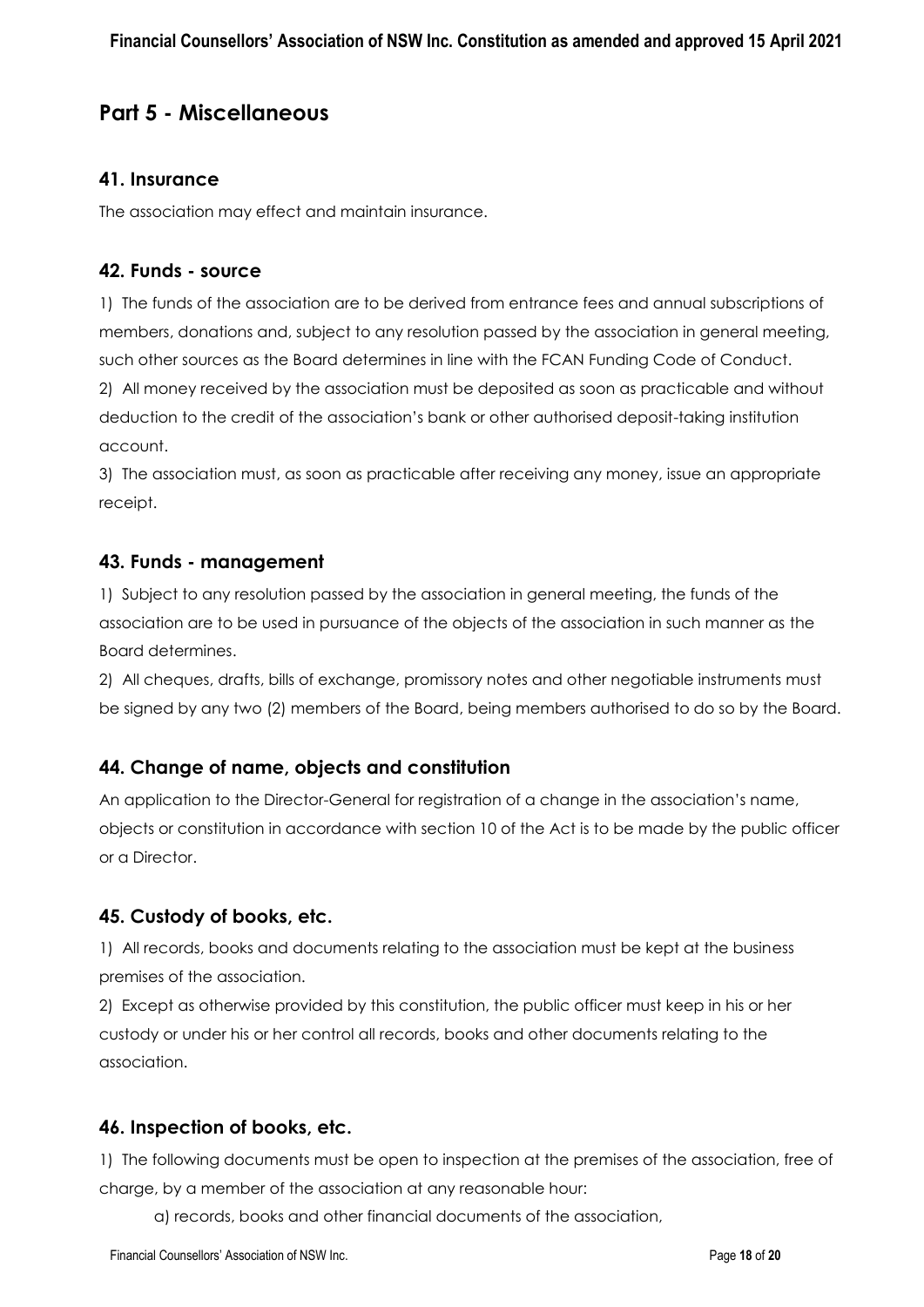b) this constitution,

c) minutes of all Board meetings and general meetings of the association.

2) A member of the association may obtain a copy of any of the documents referred to in subclause (1) on payment of a fee of not more than \$1 for each page copied.

## **47. Service of notices**

1) For the purpose of this constitution, a notice may be served on or given to a person:

a) by delivering it to the person personally, or

b) by sending it by pre-paid post to the address of the person, or

c) by sending it by facsimile transmission or some other form of electronic transmission to an address specified by the person for giving or serving the notice.

2) For the purpose of this constitution, a notice is taken, unless the contrary is proved, to have been given or served:

a) in the case of a notice given or served personally, on the date on which it is received by the addressee, and

b) in the case of a notice sent by pre-paid post, on the date when it would have been delivered in the ordinary course of post, and

c) in the case of a notice sent by facsimile transmission or some other form of electronic transmission, on the date it was sent or, if the machine from which the transmission was sent produces a report indicating that the notice was sent on a later date, on that date.

### **48. Financial year**

The financial year of the association is:

a) the period of time commencing on the date of incorporation of the association and ending on the following 30 June, and

b) each period of twelve (12) months after the expiration of the previous financial year of the association, commencing on 1 July and ending on the following 30 June.

## **49. Distribution of property on winding up of association**

(1) Subject to the Act and the Regulations, in a winding up of the association, any surplus property of the association is to be transferred to another organisation with similar objects and which is not carried on for the profit or gain of its individual members.

(2) In this clause, a reference to the surplus property of an association is a reference to that property of the association remaining after satisfaction of the debts and liabilities of the association and the costs, charges and expenses of the winding up of the association.